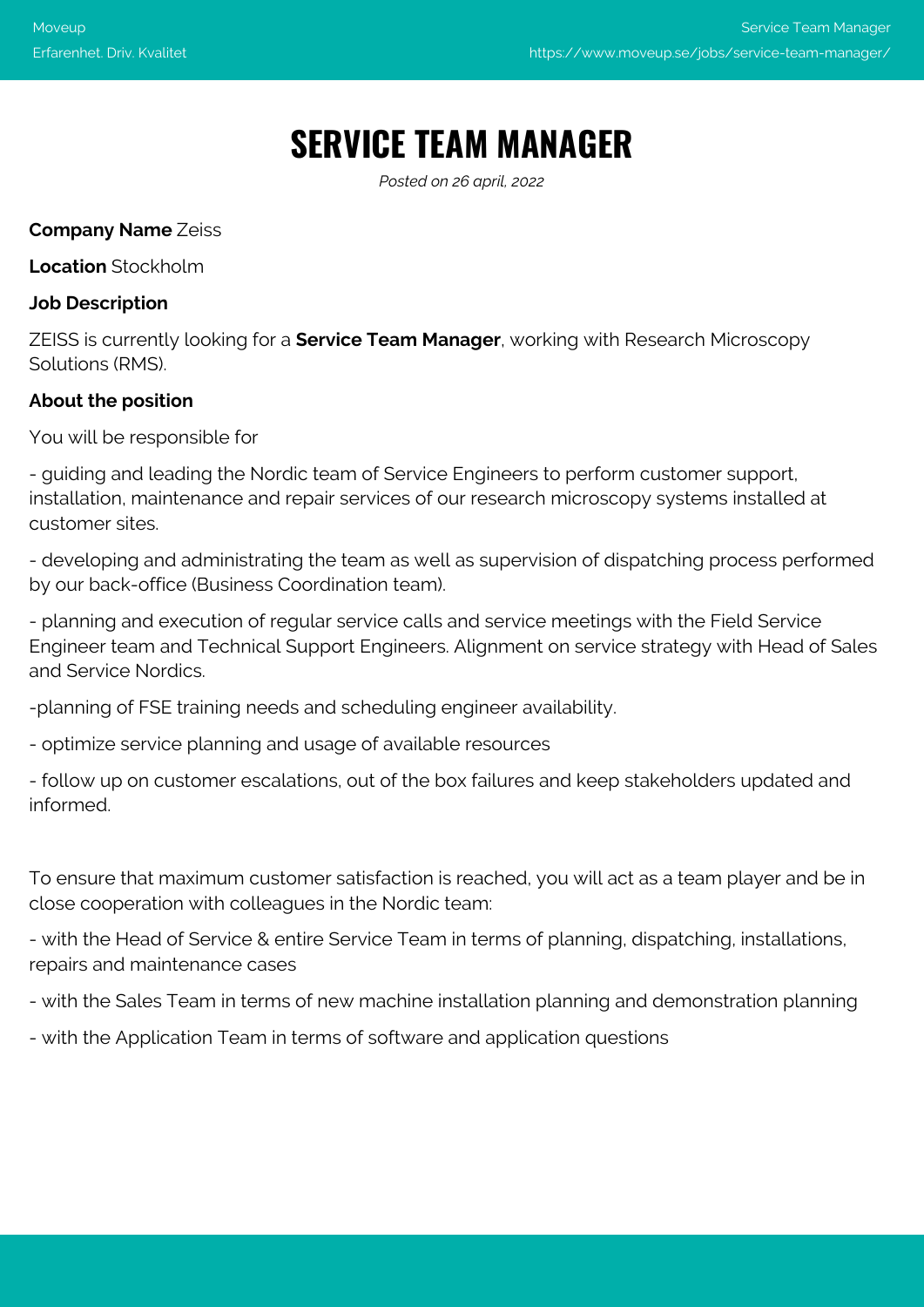# - with Business Coordinators in terms of dispatching/planning

You will also be an ambassador for the ZEISS brand by professional actions and a razor-sharp focus on customer care and satisfaction.

# **About you**

You have previous people management experience, preferably within the medtech industry but you could also come from another area with high end technology products. Ideally, you have a background as Field Service Engineer yourself, with understanding for the day-to-day situation that a FSE encounters.

The ideal candidate should be based within easy reach of Zeiss Stockholm office. The role is predominantly office and home office based. Travel throughout the Nordics at regular intervals will be required to meet with both key customers and service team members.

#### **Education:**

Commercial / management background

## **Experience:**

Experienced in building and leading teams – ideally with a service background

Experience of field service planning and dispatching

Specific knowledge:

Experience of service support of complex scientific equipment is an advantage

#### **Personal skills:**

Good communicator in written and oral communication

Excellent presenter

Team leadership skills

## **To apply**

We are looking forward to receiving your application (in English) as soon as possible. For more information about the position, please contact Daniel Kremer Moveup Consulting AB, 0733 – 87 27 24.

Applications must be sent by e-mail to: [daniel.kremer@moveup.se](mailto:daniel.kremer@moveup.se)